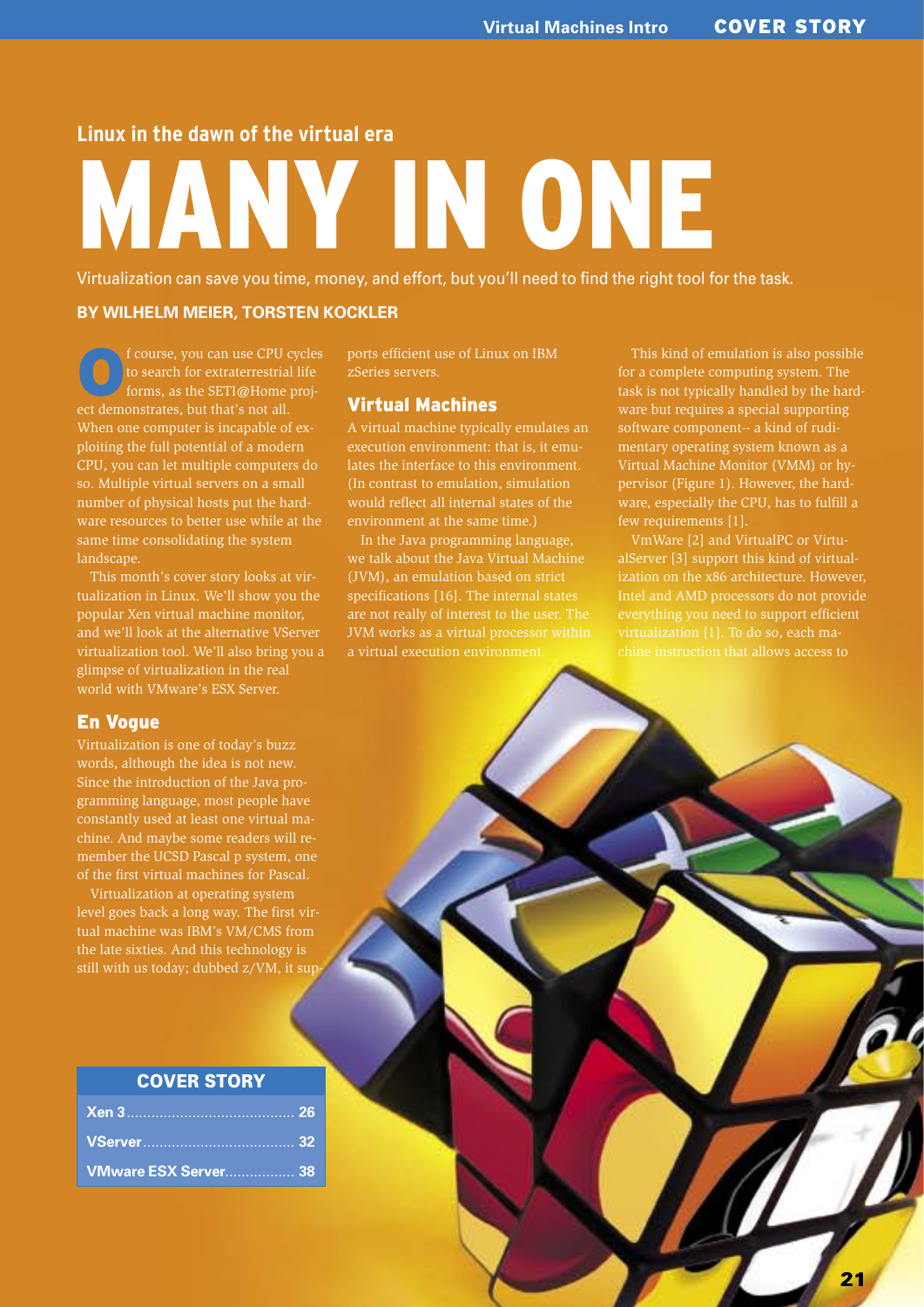

**Figure 1: Virtual machine with a Virtual Machine Monitor. VmWare ESX is a practical example of this.**

host system resources would need to trigger a software interrupt, unless it is running in one of the processor's privileged modes [17]. Intel's Vanderpool [4] and AMDs Pacifica [5] CPUs will be the first chips to support this ability in an efficient way. Right now, products such as VmWare or VirtualPC use workarounds that can considerably affect performance.

Xen [6] is another hypervisor technique that requires modifications to the guest operating system without Vanderpool or Pacifica processor technology. Xen uses a technique known as para-virtualization, in contrast to the full virtualization used by VmWare or VirtualPC. You'll learn more about Xen and paravirtualization later in this issue.

Full and para-virtualization provide a complete execution environment just like a physical computer system. This is why you need to install an independent operating system kernel on the virtual machine, although it does not need to be the same kernel the host system uses.

The host and guest system kernels can be identical. At first glance, it doesn't seem to make much sense to detour via the virtual machine. After all, the virtual machine monitor simply provides the same execution environment the host system offers. But if you look more closely, you'll see why virtualization makes sense for many environments. For example, you might want to consolidate multiple physical computer systems on a single powerful system to save costs and

administrative overhead.

On closer inspection, it is obviously very important to know what you are trying to achieve by introducing virtualization. The trade offs are security, performance, cost, and complexity. You will find an overview of various virtualization approaches at [7].

## Defining Goals

If the aim is to provide homogeneous,

but separate, virtual execution environments, full virtualization is a useful approach. Even if you have different, physical host systems, the virtual machines can still be set up identically. This approach adds the ability to allocate guest systems arbitrarily, and sometimes dynamically, within a pool of physical systems.

At the same time, over-commitment, that is, multiple planning of physical resources in the virtual machines, can help you save. Of course, this assumes balanced load profiles. Peak loads on multiple virtual machines can't occur at the same time.

The host system and its guests, and

the guest systems among themselves, are completely unlinked from a structural point of view, and this is important for security. All of the systems use the same CPU, but it makes no difference if the host system is a separate virtual machine monitor – as is the case with VmWare ESX – on which Linux, Free-BSD, or Windows run as guest systems, or if the virtual machine requires a complete

host system, such as Microsoft VirtualPC (Figure 2).

The latter scenario is fairly complex, adding another software component for guest system management on top of the virtualization component.

The CPU performance for non-privileged machine instructions on a virtual machine is theoretically identical to that of the native environment, although the current crop of Intel and AMD CPUs require performance-hitting workarounds. However, the performance of the virtual periphery can be vastly different. In each case, you will need to check whether virtualization will really help you achieve your goals.

## Virtual Servers

If requirements do not mandate full virtualization, and if the guest and host operating system kernel can be identical, virtual server environments or operating system partitions may be an option. If an operating system kernel has the ability to allocate processes, and divide the file system and all other resources to an extent where processes on different partitions do not influence each other and resources can't reach other partitions, partitions can be operated more or less like separate physical servers. Applying this principle to a Linux/Unix system, this seems to open up vectors that were previously imperfect or very hard to achieve (Figure 3).

The advantages of partitioning are obvious: less latency and overhead in com-



**Figure 2: Virtual machine with complete host operating system: this is how Micrososft's VirtualPC works, for example.**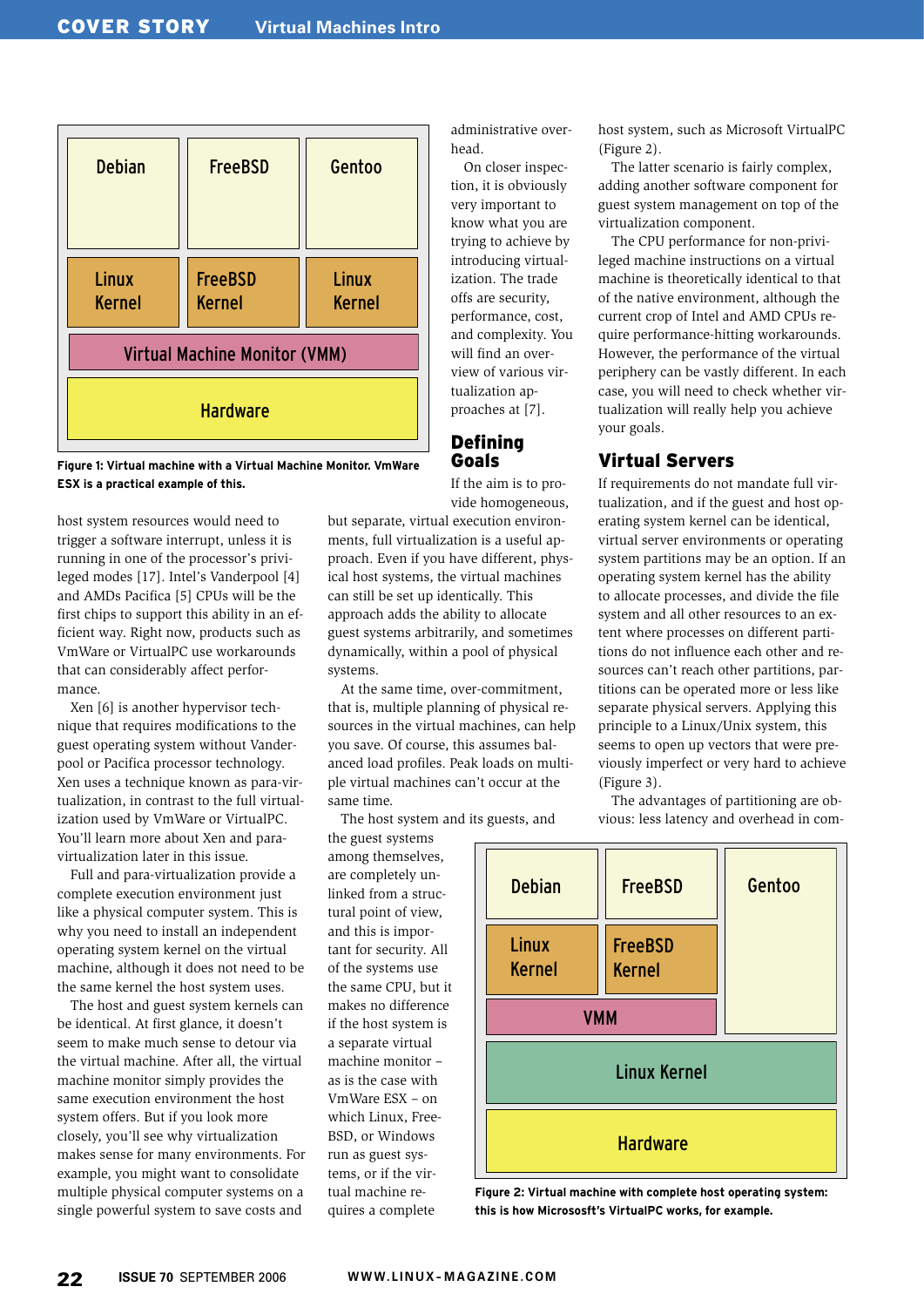parison to virtual machines, where multiple kernels run in parallel or in a hierarchy, and where data are multiply buffered and copied.

Just like with virtual machines, the load profile for the services and applications running on the partitions has to be taken into account. The performance hits in comparison to a native environment may be negligible, but you can't afford to ignore capacity planning, and there are limits to over-commitment.

If threads are not only encapsulated in traditional processes, but additionally assigned to a single partition, root processes on partition A can neither see nor influence processes on partition B. The same thing applies to the filesystem. If partition A is exclusively assigned a subtree below */A*, and partition B a subtree below */B*, the privileges for the omnipotent Unix root user are nicely channeled for one partition. Of course, all other resources, such as network interfaces, need to be allocated in a similar way. Direct hardware access must be ruled out. Access to */dev/kmem* or */dev/ sda* must be restricted to root processes on a specific partition.

### Projects

A fairly early implementation of this design is to be found in the concept of jails as introduced by FreeBSD [13]. Jails add partitioning of the process space and network infrastructure to the familiar Unix/Linux concept of *chroot()* jails. Privileged processes in a jail environment are no longer capable of performing actions that affect the whole system. For example, it is impossible to load or unload kernel modules, mount filesystems, create device files, or reboot the sys-

tem within a *jail* environment.

The Linux VServer [8] and OpenVZ [9], along with the commercial variant Virtuozzo [10], which can also be used for Microsoft Windows, are available for the Linux kernel. Sun Solaris 10 and later have a technically comparable product that uses containers or zones [11], and this is also available in OpenSolaris [12], of course. Basically, the same restrictions apply as to FreeBSD jails. On Linux, Linux VServer and OpenVZ use different technical approaches, which are reflected by different kernel patch sets. The userspace tools also differ.

As of this writing, neither Linux VServer nor OpenVZ are part of the official Linux kernel, although the modifications introduced by these projects are quite advanced and stable. Both projects seek the approval of the kernel developers, and it would be nice to see a few basic requirements for virtualization support added to the code base.

#### Linux VServer

The Linux VServer project is based on mechanisms provided by the current Linux kernel, such as POSIX capabilities for processes [15], namespaces, resource limits, and extended attributes for the filesystem. However, these POISIX features are not sufficient alone to fulfill the requirements. The VServer patches add process contexts, and support binding of processes to network addresses. Besides these critical extensions of basic functionality, the patches add privilege restrictions for all processes within a context, based on POSIX capabilities, as well as the ability to assign files to a specific context.

#### advertisement